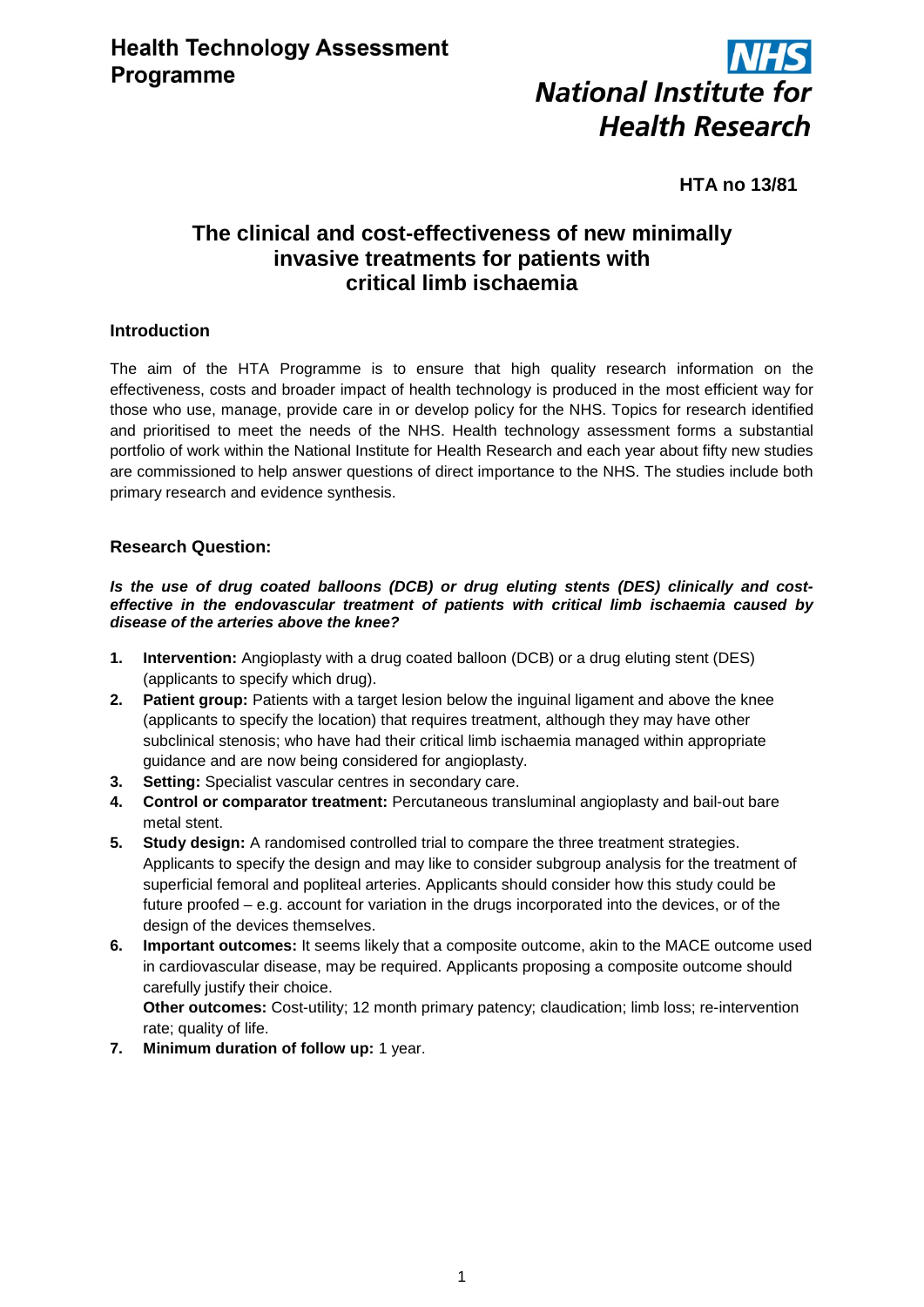#### **Background information for potential applicants:**

*Endovascular treatment is becoming the standard method for managing critical limb ischaemia resulting from peripheral arterial disease; with a range of new technologies now being marketed, most of which involve added expense. Existing treatment has a relatively high failure rate and so new methods that reduce later failures have the potential to improve clinical outcomes and provide savings on re-treatment costs.*

*A recent NIHR HTA report determined that, of the new technologies available, drug eluting stents (DES) and drug coated balloons (DCB) were potentially the most cost-effective additions to standard critical limb ischaemia treatment (percutaneous transluminal angioplasty and bail-out bare metal stent). A randomised controlled trial is required to compare DES to DCB to standard management; in order to determine the clinical and cost-effectiveness of DES and DCB in the treatment of critical limb ischaemia resulting from disease of arteries below the inguinal ligament and above the knee.*

*Applicants should consider how they will control for patients' life-style changes (e.g. cessation of smoking, increased exercise and weight loss) during the trial.*

## **Notes to Applicants**

The NIHR Health Technology Assessment Programme is funded by the NIHR, with contributions from the CSO in Scotland, NISCHR in Wales, and the Public Health Agency in Northern Ireland. Researchers from Northern Ireland and Scotland for certain NICE related calls should contact NETSCC to discuss their eligibility to apply.

For many of the questions posed by the HTA Programme, a randomised controlled trial is likely to be the most appropriate method of providing an answer. However, there may be practical or ethical reasons why this might not be possible. Applicants proposing other research methods are invited to justify these choices.

Applicants are asked to:

- 1. Follow the Medical Research Council's Good Clinical Practice guidelines [\(http://www.mrc.ac.uk/Utilities/Documentrecord/index.htm?d=MRC002416\)](http://www.mrc.ac.uk/Utilities/Documentrecord/index.htm?d=MRC002416) when planning how studies, particularly RCTs, will be supervised. Further advice specific to each topic will be given by the HTA Programme at full proposal and contract stages.
- 2. Note that trials involving medicinal products must comply with "The Medicines for Human Use (Clinical Trials) Regulations 2004". In the case of such trials, the DH expects the employing institution of the chief investigator to be nominated as the sponsor. Other institutions may wish to take on this responsibility or agree co-sponsorship with the employing institution. The DH is prepared to accept the nomination of multiple sponsors. Applicants who are asked to submit a full proposal will need to obtain confirmation of a sponsor(s) to complete their application. The DH reserve the right to withdraw from funding the project if they are not satisfied with the arrangements put in place to conduct the trial.

The MHRA [\(info@mhra.gsi.gov.uk,](mailto:info@mhra.gsi.gov.uk) [http://www.mhra.gov.uk\)](http://www.mhra.gov.uk/) can provide guidance as to whether your trial would be covered by the regulations. The DH/MRC website [\(http://www.ct-toolkit.ac.uk/\)](http://www.ct-toolkit.ac.uk/) also contains the latest information about Clinical Trials regulations and a helpful FAQ page.

In line with the government's transparency agenda, any contract resulting from this tender may be published in its entirety to the general public. Further information on the transparency agenda is at: [http://transparency.number10.gov.uk/#](http://transparency.number10.gov.uk/)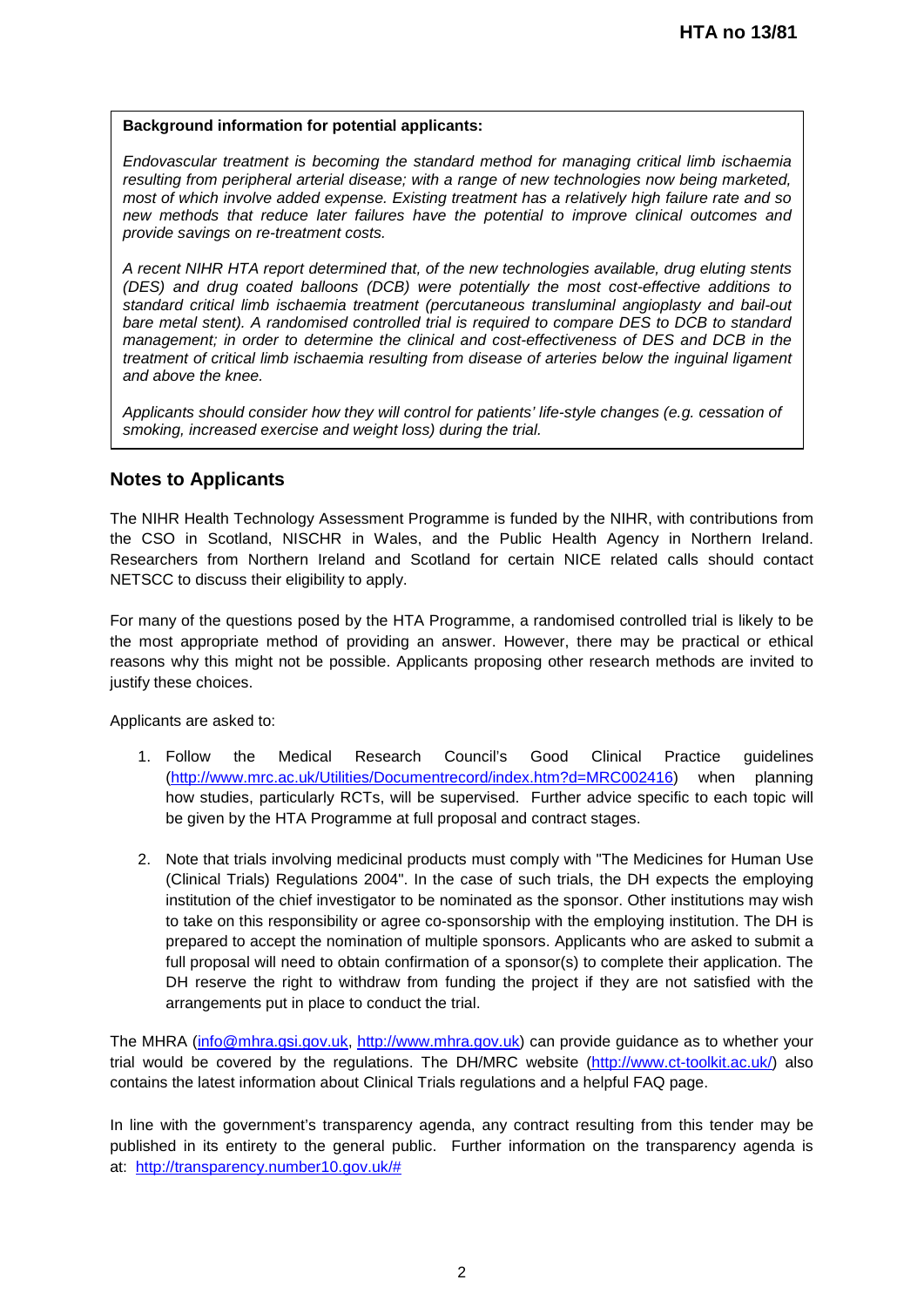Applicants are recommended to seek advice from suitable methodological support services, at an appropriate stage in the development of their research idea and application. It is advisable to make contact at an early a stage as possible to allow sufficient time for discussion and a considered response.

#### The NIHR Research Design Service

[\(http://www.nihr.ac.uk/infrastructure/Pages/infrastructure\\_research\\_design\\_services.aspx\)](http://www.nihr.ac.uk/infrastructure/Pages/infrastructure_research_design_services.aspx) can advise on appropriate NIHR Programme choice, and developing and designing high quality research grant applications.

#### **Clinical Trials Toolkit**

Researchers designing or undertaking clinical trials are encouraged to consult the Clinical Trials Toolkit [\(www.ct-toolkit.ac.uk\)](http://www.ct-toolkit.ac.uk/home). This NIHR resource is a website designed to help researchers navigate through the complex landscape of setting up and managing clinical trials in line with regulatory requirements. Although primarily aimed at those involved in publicly funded Clinical Trials of Investigational Medicinal Products (CTIMPs), the Toolkit will also benefit researchers and R&D staff working on trials in other areas, who will find useful information and guidance of relevance to the wider trials environment.

#### **Research networks**

The HTA Programme expects, where appropriate, that applicants will work with the relevant research network.

#### **Making an application**

If you wish to submit an outline proposal on this topic, complete the on-line application form at http://www.hta.ac.uk/funding/standardcalls/index.shtml and submit it on line by **19 December 2013**. Applications will be considered by the HTA Commissioning Board at its meeting in **March 2014**. For outline applications, if shortlisted, investigators will be given a minimum of eight weeks to submit a full proposal.

*Applications received electronically after 1300 hours on the due date will not be considered.*

*Please see GUIDANCE ON APPLICATIONS overleaf.*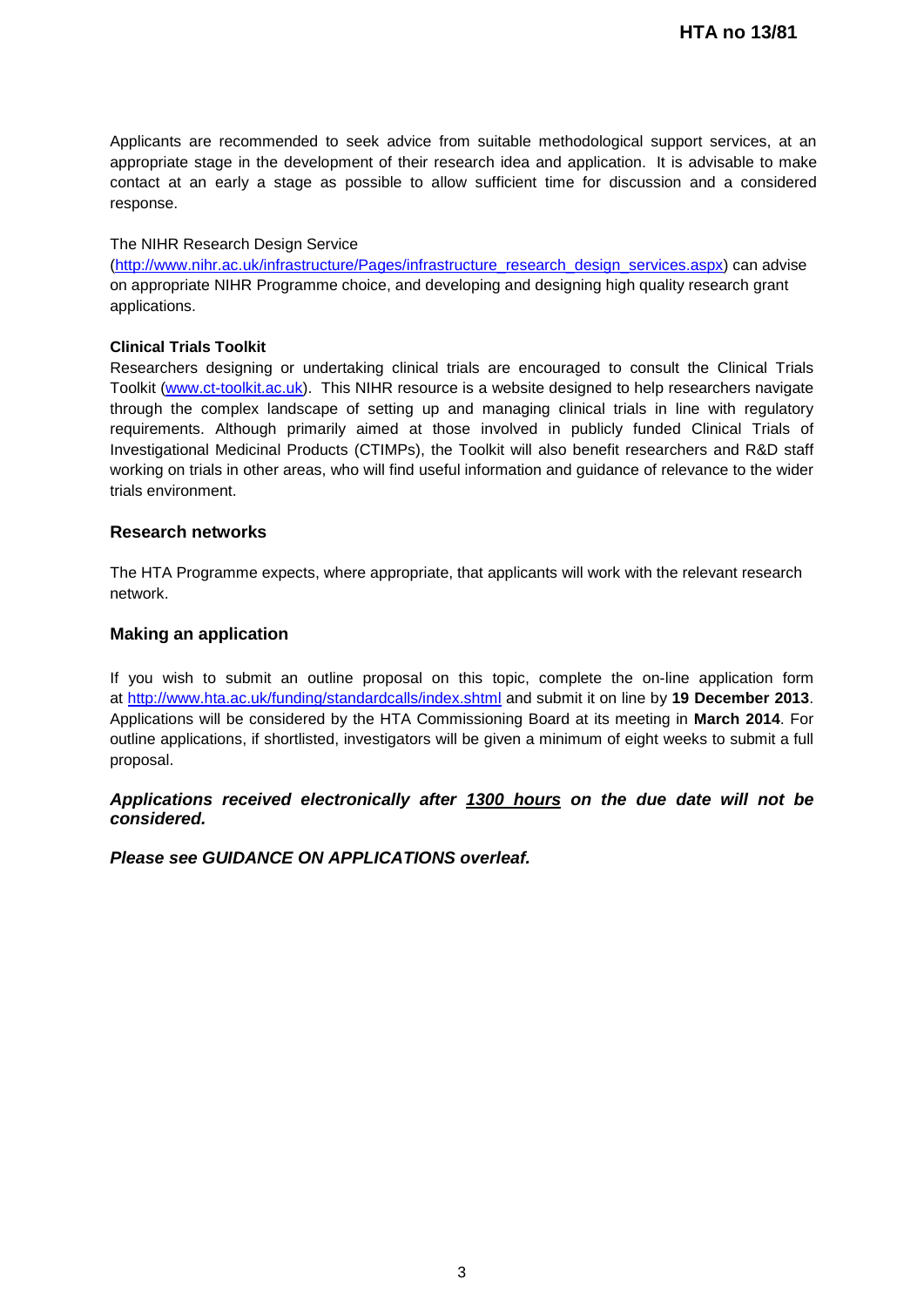## **Guidance on applications**

## **Required expertise**

HTA is a multidisciplinary enterprise. It needs to draw on the expertise and knowledge of clinicians and of those trained in health service research methodologies such as health economics, medical statistics, study design and qualitative approaches. The HTA Programme expects teams proposing randomised controlled trials to include input from an accredited clinical trials unit, or one with equivalent experience. Applicants are also expected to engage a qualified Trial Manager for appropriate projects. A commitment to team working must be shown and applicants may wish to consider a collaborative approach between several institutions.

#### **Public involvement in research**

The HTA Programme recognises the benefit of increasing active involvement of members of the public in research and would like to support research projects appropriately. The HTA Programme encourages applicants to consider *how* the scientific quality, feasibility or practicality of their proposal *could* be improved by involving members of the public. Examples of how this has been done for health technology assessment projects can be found at [http://www.hta.ac.uk/PPIguidance/.](http://www.hta.ac.uk/PPIguidance/) Research teams wishing to involve members of the public should include in their application: the aims of active involvement in this project; a description of the members of the public (to be) involved; a description of the methods of involvement; and an appropriate budget. Applications that involve members of the public will not, for that reason alone, be favoured over proposals that do not but it is hoped that the involvement of members of the public will improve the quality of the application.

#### **Outcomes**

Wherever possible, the results of HTA should provide information about the effectiveness and costeffectiveness of care provided in its usual clinical setting and for the diverse subjects who would be eligible for the interventions under study. The endpoints of interest will in most cases include disease specific measures, health related quality of life and costs (directly and indirectly related to patient management). Wherever possible, these measurements should be made by individuals who are unaware of the treatment allocation of the subjects they are assessing. We encourage applicants to involve users of health care in the preparation of their proposal, for instance in selecting patientoriented outcomes. Where established Core Outcomes exist they should be included amongst the list of outcomes unless there is good reason to do otherwise. Please see The COMET Initiative website at [www.comet-initiative.org](http://www.comet-initiative.org/) to identify whether Core Outcomes have been established. A period of follow up should be undertaken which is sufficient to ensure that a wider range of effects are identified other than those which are evident immediately after treatment. These factors should guide applicants in their choice of subjects, settings and measurements made.

#### **Sample size**

A formal estimate should be made of the number of subjects required to show important differences in the chosen primary outcome measure. Justification of this estimate will be expected in the application.

## **Communication**

Communication of the results of research to decision makers in the NHS is central to the HTA Programme. Successful applicants will be required to submit a single final report for publication by the HTA Programme. They are also required to seek peer-reviewed publication of their results elsewhere and may also be asked to support NETSCC, HTA in further efforts to ensure that results are readily available to all relevant parties in the NHS. Where findings demonstrate continuing uncertainty, these should be highlighted as areas for further research.